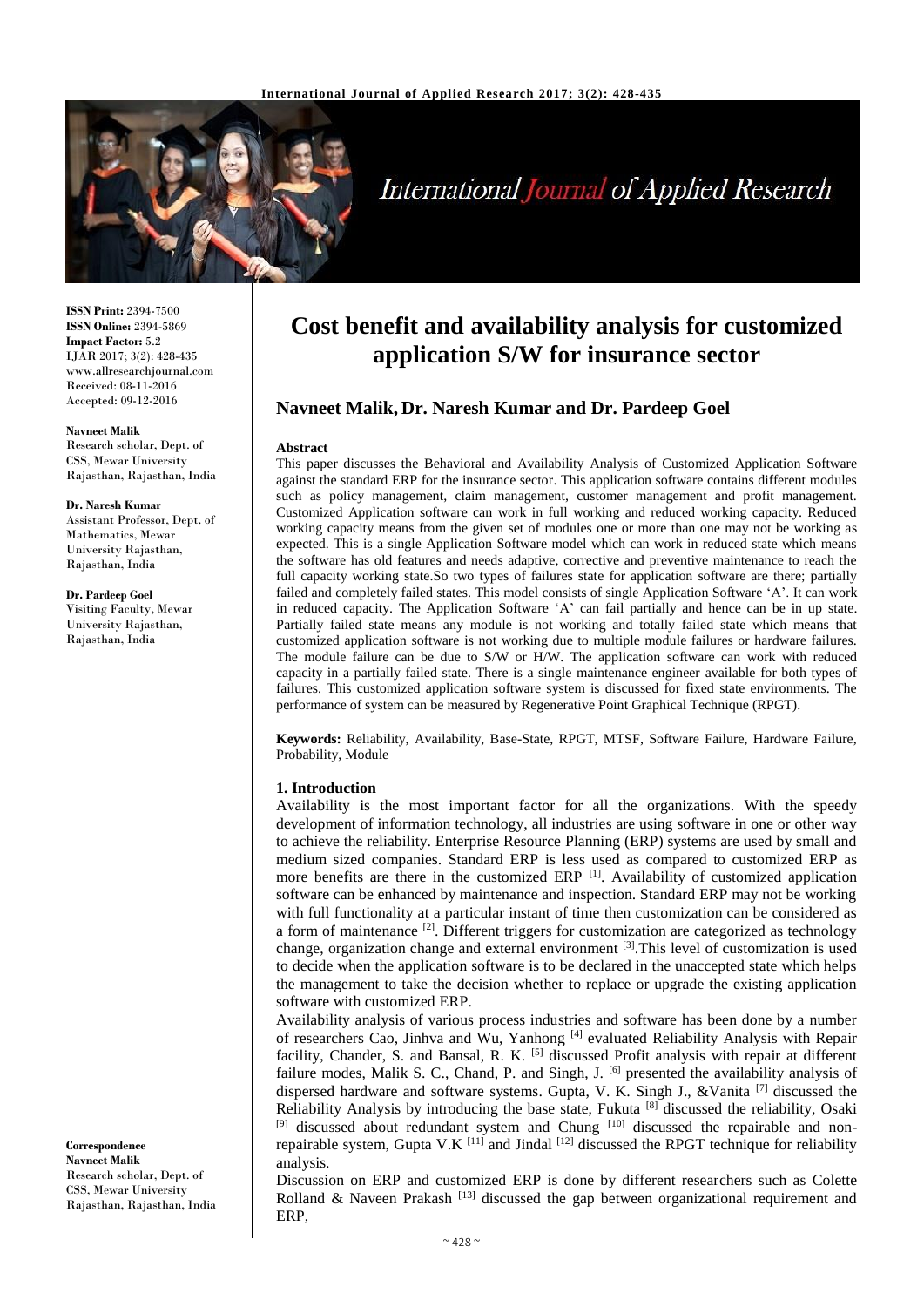Sudhaman Parthasarathy and Maya Daneva<sup>[14]</sup> discussed the customization by giving the priority to requirement, Robert C. Beatty and Craig DWilliams [15] discussed ERP upgrading, Sudhaman Parthasarathya, Srinarayan Sharma [14] discussed the productivity of ERP package from customization point of view, Helmut Klaus [16] and E. M. Shehab [17] discussed general ERP. Analysis has been carried out by the researchers for single and multi units such as Barlow R. E. Barlow*et al.* [18] discussed different reliability analysis factors for single unit, R. Natarajan <sup>[19]</sup> discussed the need of repair and spares to achieve the given availability, A Kumar *et al.* <sup>[20]</sup> discussed the reliability model for single unit using preventive maintenance. A. Kumar *et al.* <sup>[21]</sup> proposed a model for the reliability of computer system by considering independent software and hardware failure. A. Kanso et al. <sup>[22]</sup> and M. Jain *et al.* <sup>[23]</sup> discussed a highly available system by using redundancy. In this paper, the cost and availability analysis of single Application software system, which can work in reduced capacity is done. The mean time to system failure, availability and other key parameters of the software are estimated using the *Regenerative Point Graphical Technique (RPGT)* In view of the above, in this paper, there is single Application Software model for insurance sector containing multiple modules such as agent management, policy management, customer management and claim and profit management. Application software can work in reduced capacity after failure of a module instead of completely failed. Thus there are two types of failures: Partially failed and completely failed. The software system consists of Application software 'A' which can work in reduced state after failure. The Application Software 'A' can work partially and hence can be in up state, partially failed state (reduced state) or completely failed state. The software system can work with reduced capacity in a partially failed state. There is a single maintenance engineer for both type of failure. Repairs are perfect. The application software is down if all software modules are failed completely. The distributions of the repair times are exponential and are different for both types of failuresi.e. Software and hardware failure. The structure is for steady state environments. By the *Regenerative Point Graphical Technique (RPGT)* the following system characteristics have been evaluated to study the system performance.

i Availability

ii The busy period of the maintenance engineer doing any given job.

iii The number of the maintenance engineer's visits.

Tables are there to represent the performance of the MTSF and Steady state Availability of the software for a particular case. **States and Notations:** Following are the states possible at any instant of time:

 $S_0 = A$   $S_1 = A(H)$  $S_2 = A'$  $S_3 = a$ 

 $S_4 = A'(H)$ 

The regenerative states are  $S_0$ ,  $S_1$ ,  $S_2$ ,  $S_3$ ,  $S_4$ .

The transition diagram for all these states is shown in Fig 1

Where  $S_0$  is full capacity working state.

Where  $S_1$  is a failure state attained due to hardware failure from full capacity working state.

Where  $S_2$  is a failure state attained due to any module failure from full capacity working state.

Where  $S_3$  is a failure state attained due to further module failure from partial capacity working state.

Where  $S_4$  is a failure state attained due to hardware failure from partial capacity working state.

## **1.2Transition Diagram ofthe System**

Using the above assumptions, the transition diagram is shown in Fig 1

**Table 1:** Notations of Transition Diagram

| <b>State</b>                  | Sign |
|-------------------------------|------|
| Regenerative state            |      |
| Working-state                 |      |
| Failed state                  |      |
| Reduced/partial working state |      |

## **Transition Diagram**



#### **Fig 1:** Transition Diagram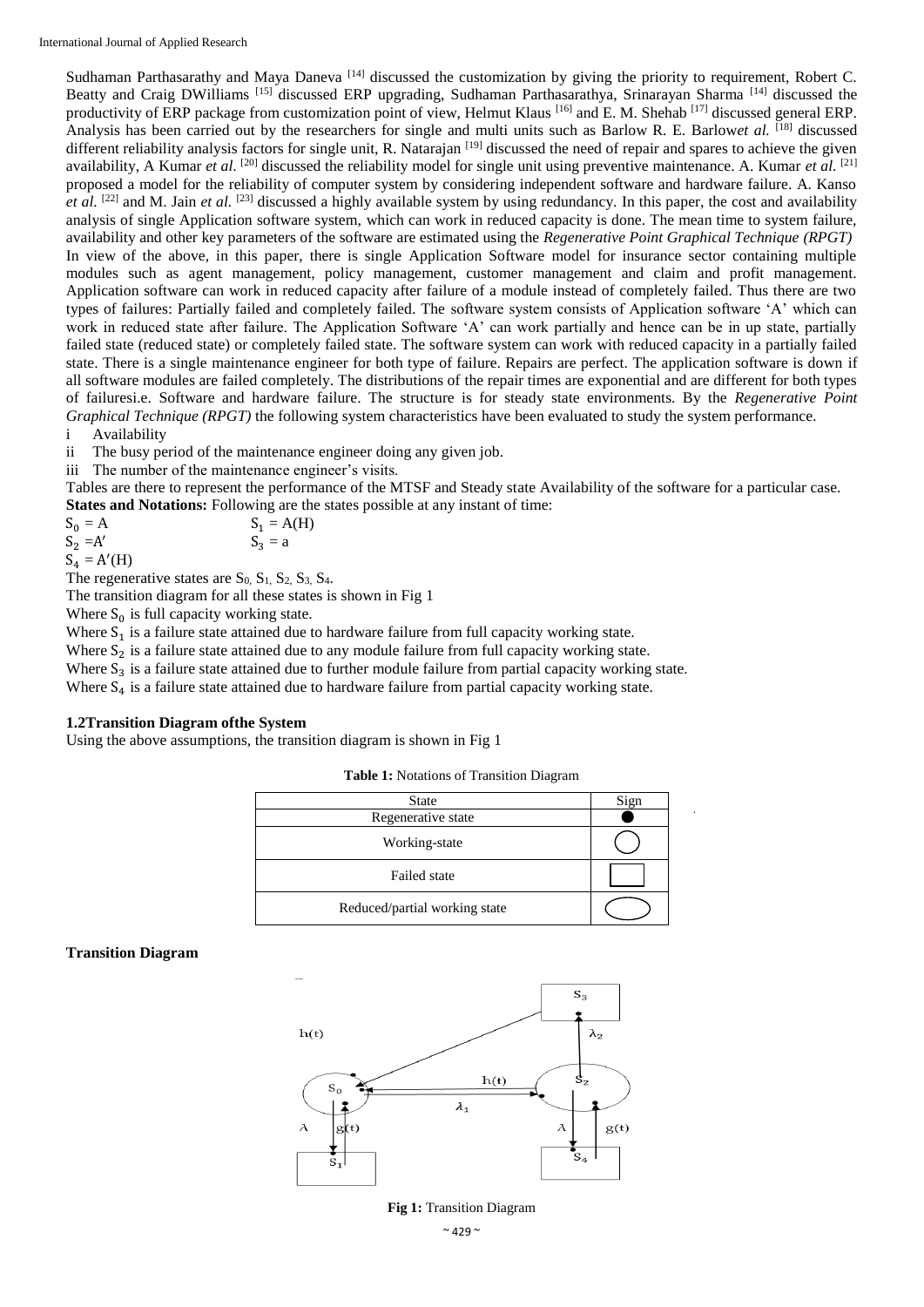#### **1.3 Evaluation parameters of the system**

The significant parameters of the software system are designed by finding the 'base-state' and applying RPGT. The MTSF is determined w.r.t. the initial state '0' and the other parameters are obtained by using base-state.

## **Transition Probabilities**

 $q_{x,y}(t)$ : It represent the probability density function of a regenerative state x to a regenerative state y or to a failed state y without visiting any other regenerative state in  $(0,t]$ .

**p<sub>x,y</sub>**: It represent the transition probability(steady state) from a regenerative state x to a regenerative state y without visiting any other regenerative state.  $p_{x,y} = q_{x,y}^*(0)$ ; where  $*$  denotes Laplace transformation.

| $q_{x,y}(t)$                                                                                                                               |                                                                                                                                      |
|--------------------------------------------------------------------------------------------------------------------------------------------|--------------------------------------------------------------------------------------------------------------------------------------|
| $q_{0,1}(t) = \lambda e^{-(\lambda + \lambda_1)t}$<br>$q_{0,2}(t) = \lambda_1 e^{-(\lambda + \lambda_1)t}$                                 | $\frac{\mathbf{p}_{\mathbf{x},\mathbf{y}} = \mathbf{q}_{\mathbf{x},\mathbf{y}}^*(0)}{p_{0,1} = \frac{\lambda}{\lambda + \lambda_1}}$ |
|                                                                                                                                            | $p_{0,2} = \frac{\lambda_1}{\lambda + \lambda_1}$                                                                                    |
| $q_{1,0}(t) = g(t)$                                                                                                                        | $p_{1,0} = g^*(0)$                                                                                                                   |
| $q_{2,0}(t) = h(t)e^{-(\lambda + \lambda_2)t}$                                                                                             | $p_{2,0} = h^*(\lambda + \lambda_2)$                                                                                                 |
| $q_{2,3}(t) = \lambda_2 e^{-(\lambda + \lambda_2)t} \overline{H}(t)$<br>$q_{2,4}(t) = \lambda e^{-(\lambda + \lambda_2)t} \overline{H}(t)$ | $p_{2,3}(t) = \frac{\lambda_2}{\lambda + \lambda_2} \overline{H}(t)$                                                                 |
|                                                                                                                                            | Where                                                                                                                                |
|                                                                                                                                            | $\overline{H}(t) = \frac{\lambda_2}{\lambda + \lambda_2} (1 - h^*(\lambda + \lambda_2))$                                             |
|                                                                                                                                            | $p_{2,4}(t) = \frac{\lambda}{\lambda + \lambda_2} \overline{H}(t)$                                                                   |
| $q_{3,0}(t) = h(t)$                                                                                                                        | $p_{3,0}(t) = h^{*}(\overline{0)} = 1$                                                                                               |
| $q_{4,2}(t) = g(t)$                                                                                                                        | $p_{4,2}(t) = g^*(0)=1$                                                                                                              |

**Table 2:** Transition Probabilities

It can be easily verified that;

 $p_{0,1} + p_{0,2} = 1; p_{1,0} = 1; p_{2,0} + p_{2,3} + p_{2,4} = 1; h^{*}(0) = 1;$  $p_{3,0} = h^{*}(0) = 1; p_{4,2}(t) = g^{*}(0)$ 

## **Mean Sojourn Times**

 $R_x(t)$ : reliability of an application software at given time when the software is in regenerative state x.  $\mu_x$ : mean time spanned in state x  $\mu_x = \int_0^\infty R_x(t) dt = R_x^*(0).$ 

| $R_x(t)$                                    | $\mu_x = R_x^*(0)$ .                                             |
|---------------------------------------------|------------------------------------------------------------------|
| $R_0(t) = e^{-(\lambda + \lambda_1)t}$      | $\mu_0 = \frac{\lambda_0}{\lambda_0 + \lambda_1}$                |
| $R_1(t) = G(t)$                             | $\mu_1 = g^{\ast \prime}(0)$                                     |
| $R_2(t) = e^{-(\lambda + \lambda_2)t} H(t)$ | $1-h^*(\lambda+\lambda_2)$<br>$\mu_2 =$<br>$\lambda + \lambda_2$ |
| $R_3(t) = H(t)$                             | $\mu_3 = -h^{*'}(0)$                                             |
| $R_{A}(t) = G(t)$                           | $\mu_{4} =$                                                      |

**Table 3:** Mean Sojourn Times

#### **Evaluation of Parameters**

Regenerative Point Graphical Technique (RPGT) is used to calculate the different performance parameters. All parameters are evaluated for the base state '0'.

> $V_{0,2} = \frac{(0,2)}{1,1}$  $1-L_1$

Taking base state '0', following are the transition probabilities factors:

 $V_{0,0} = \left[ (0,1,0) + \frac{(0,2,0)}{1-1} \right]$  $\frac{(0,2,0)}{1-L_1} + \frac{(0,2,3,0)}{1-L_1}$  $\left[\frac{J(2,3,0)}{1-L_1}\right]=1$  $V_{0.1} = (0.1) = p_{0.1}$ 

$$
\begin{array}{l} V_{0,3} \,=\,\frac{(0,2,3)}{1-L_1} \!\!\!\!\!& = \frac{p_{0,2}p_{2,3}}{1-L_1} \\ V_{0,4} \,=\,\frac{(0,2,4)}{1-L_1} \!\!\!\!\!& = \frac{p_{0,2}p_{2,4}}{1-L_1} \end{array}
$$

Where

$$
1 - L_1 = 1 - \{2, 4, 2\} = 1 - p_{2,4}p_{4,2}
$$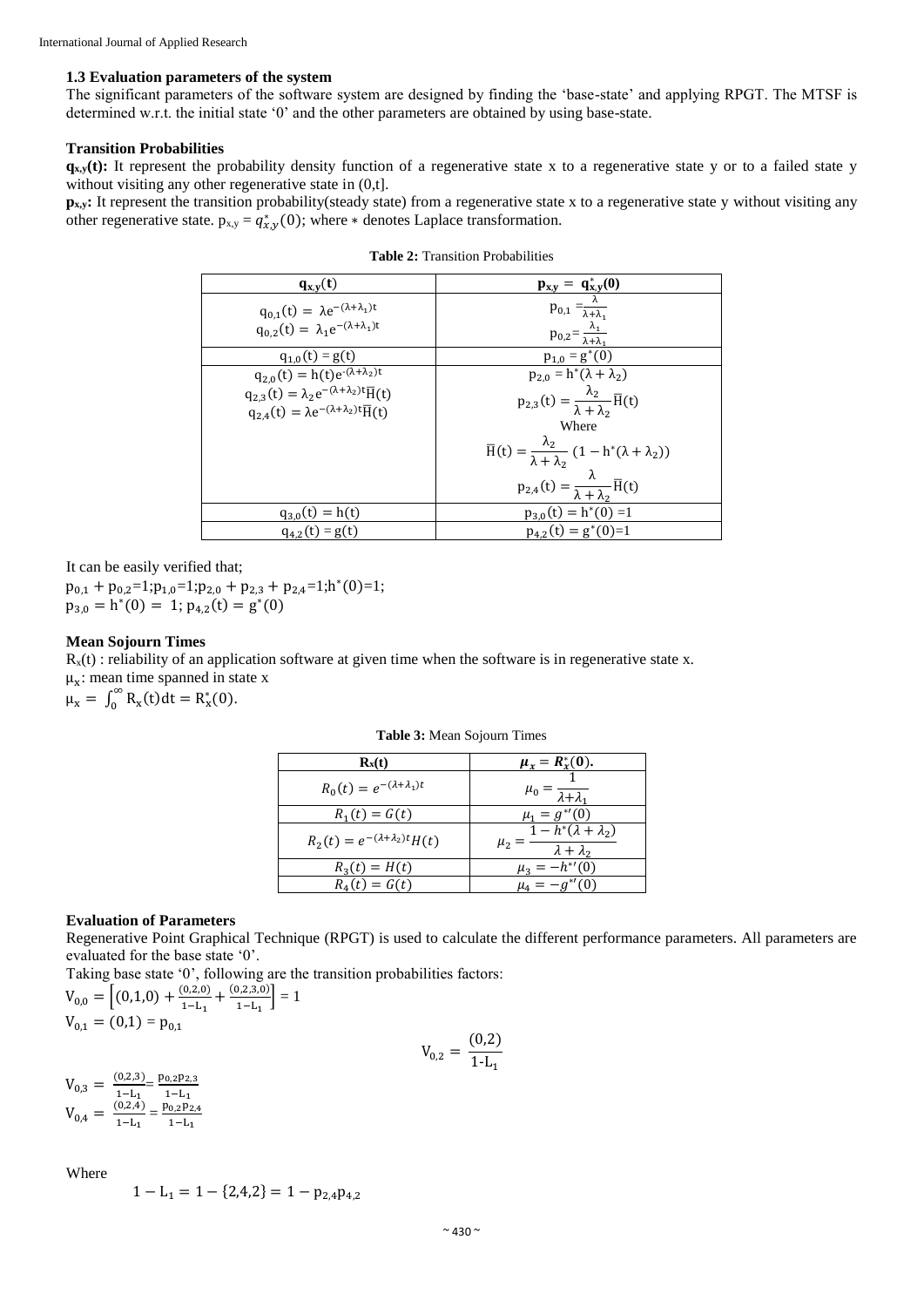(a). Availability of the software system: The states in which the application software is available are represented by  $y = 0.2$ . Total regenerative states as per transition diagram are  $x = 0$  to 4. For ' $\theta$ ' = '0', the total span of time for which the system is available is given by:

$$
A_{0} = \left[\sum_{y,s_{r}}\left\{\frac{\{pr(\theta^{S_{r}})\}f_{y}.\mu_{y}}{\prod_{m_{1} \neq \theta}\{1-V_{m_{1},m_{1}}\}}\right\}\right] \div \left[\sum_{x,s_{r}}\left\{\frac{\{pr(\theta^{S_{r}})\}.\mu_{x}^{1}}{\prod_{m_{2} \neq \theta}\{1-V_{m_{2},m_{2}}\}}\right\}\right]
$$
  
\n
$$
A_{0} = \left[\sum_{y}V_{\theta,y}, f_{y}, \mu_{y}\right] \div \left[\sum_{x}V_{\theta,x}, \mu_{x}^{1}\right]
$$
  
\n
$$
= \left[V_{0,0}, f_{0}, \mu_{0} + V_{0,2}, f_{2}, \mu_{2}\right] \div \left[V_{0,0}\mu_{0}^{1} + V_{0,1}\mu_{1}^{1} + V_{0,2}\mu_{2}^{1} + V_{0,3}\mu_{3}^{1} + V_{0,4}\mu_{4}^{1}\right]
$$
  
\n
$$
= [f_{0}\mu_{0} + \frac{p_{0,2}}{1-p_{2,4}p_{4,2}}f_{2}\mu_{2}] \div \left[\mu_{0}^{1} + p_{0,1}\mu_{1}^{1} + \frac{p_{0,2}}{1-p_{2,4}p_{4,2}}\mu_{2}^{1} + \frac{p_{0,2}p_{2,3}}{1-p_{2,4}p_{4,2}}\mu_{3}^{1} + \frac{p_{0,2}p_{2,4}}{1-p_{2,4}p_{4,2}}\mu_{4}^{1}\right]
$$
  
\n
$$
= N_{0} \div D_{0}
$$

Where,

 $N_0 = [f_0 \mu_0 + \frac{p_{0,2}}{1-p_{0,1}}]$  $\frac{p_{0,2}}{1-p_{2,4}p_{4,2}}f_2\mu_2$ 

$$
D_0 = \left[ \mu_0^1 + p_{0,1} \mu_1^1 + \frac{p_{0,2}}{1 - p_{2,4} p_{4,2}} \mu_2^1 + \frac{p_{0,2} p_{2,3}}{1 - p_{2,4} p_{4,2}} \mu_3^1 + \frac{p_{0,2} p_{2,4}}{1 - p_{2,4} p_{4,2}} \mu_4^1 \right]
$$

**(b). Busy period of the Maintenance engineer:** Total states whenmaintenance engineer is busy for adaptive, corrective or preventive maintenance are y =1, 2, 3, 4. Totalregenerative states for proposed model are x = 0 to 4. For  $\theta$  =  $0$ , the total duration of time for which the maintenance engineer is busy is given by:

$$
B_{0} = \left[\sum_{y,s_{r}} \left\{ \frac{\{pr(\theta^{s_{r}}y)\} \cdot \eta_{y}}{\prod_{m_{1} \neq \theta} \{1 - V_{m_{1},m_{1}}\}} \right\} \right] \div \left[\sum_{x,s_{r}} \left\{ \frac{\{pr(\theta^{s_{r}}y)\} \cdot \mu_{x}^{1}}{\prod_{m_{2} \neq \theta} \{1 - V_{m_{2},m_{2}}\}} \right\} \right]
$$
  
\n
$$
B_{0} = \left[\sum_{y} V_{\theta,y}, \eta_{y}\right] \div \left[\sum_{x} V_{\theta,x}, \mu_{x}^{1}\right]
$$
  
\n
$$
= \left[V_{0,1}, \eta_{1} + V_{0,2}, \eta_{2} + V_{0,3}, \eta_{3} + V_{0,4}, \eta_{4}\right] \div \left[V_{0,0} \mu_{0}^{1} + V_{0,1} \mu_{1}^{1} + V_{0,2} \mu_{2}^{1} + V_{0,4} \mu_{4}^{1}\right]
$$
  
\n
$$
= \left[p_{0,1} \eta_{1} + \frac{p_{0,2}}{1 - p_{2,4} p_{4,2}} \eta_{2} + \frac{p_{0,2} p_{2,3}}{1 - p_{2,4} p_{4,2}} \eta_{3} + \frac{p_{0,2} p_{2,4}}{1 - p_{2,4} p_{4,2}} \eta_{4}\right] \div \left[\mu_{0}^{1} + p_{0,1} \mu_{1}^{1} + \frac{p_{0,2}}{1 - p_{2,4} p_{4,2}} \mu_{2}^{1} + \frac{p_{0,2} p_{2,3}}{1 - p_{2,4} p_{4,2}} \mu_{3}^{1} + \frac{p_{0,2} p_{2,4}}{1 - p_{2,4} p_{4,2}} \mu_{4}^{1}\right]
$$
  
\n
$$
= N_{1} \div D_{1}
$$
  
\nWhere, N<sub>1</sub> = [p<sub>0,1</sub>η<sub>1</sub> +  $\frac{p_{0,2}}{1 - p_{2,4} p_{4,2}} \eta_{2} + \frac{p_{0,2} p_{2,3}}{1 - p_{2,4} p_{4,2}} \eta_{3} + \frac{p_{0,2} p_{2,4}}{1 - p_{2$ 

$$
D_1 = \left[ \mu_0^1 + p_{0,1} \mu_1^1 + \frac{p_{0,2}}{1 - p_{2,4} p_{4,2}} \mu_2^1 + \frac{p_{0,2} p_{2,3}}{1 - p_{2,4} p_{4,2}} \mu_3^1 + \frac{p_{0,2} p_{2,4}}{1 - p_{2,4} p_{4,2}} \mu_4^1 \right]
$$

**(c). Expected number of Maintenance engineer's visits:** It represent the regenerative states where the maintenance engineer visits for maintenance of the system. As per given fig 1 these states are  $y = 1$ , 2and the regenerative states are:  $x = 0$  to 4. For ' $\theta$ ' = '0', the number of maintenance engineer's visits is represented by:

$$
V_{0} = \left[\sum_{y,s_{r}} \left\{ \frac{\left\{ pr(\theta^{S_{r}}y) \right\}}{\prod_{m_{1} \neq \theta} \left\{ 1 - V_{m_{1},m_{1}} \right\}} \right\} \right] \div \left[\sum_{x,s_{r}} \left\{ \frac{\left\{ pr(\theta^{S_{r}}x) \right\} \mu_{x}^{1}}{\prod_{m_{2} \neq \theta} \left\{ 1 - V_{m_{2},m_{2}} \right\}} \right\} \right]
$$
  
\n
$$
V_{0} = \left[\sum_{y} V_{\theta,y} \right] \div \left[\sum_{x} V_{\theta,x} \mu_{x}^{1} \right]
$$
  
\n
$$
= (V_{0,1} + V_{0,2}) \div \left[V_{0,0} \mu_{0}^{1} + V_{0,1} \mu_{1}^{1} + V_{0,2} \mu_{2}^{1} + V_{0,3} \mu_{3}^{1} + V_{0,4} \mu_{4}^{1} \right]
$$
  
\n
$$
= [p_{0,1} + \frac{p_{0,2}}{1 - p_{2,4} p_{4,2}}] \div \left[\mu_{0}^{1} + p_{0,1} \mu_{1}^{1} + \frac{p_{0,2}}{1 - p_{2,4} p_{4,2}} \mu_{2}^{1} + \frac{p_{0,2} p_{2,3}}{1 - p_{2,4} p_{4,2}} \mu_{3}^{1} + \frac{p_{0,2} p_{2,4}}{1 - p_{2,4} p_{4,2}} \mu_{4}^{1} \right]
$$
  
\n
$$
V_{0} = N_{2} \div D_{2}
$$
  
\n
$$
N_{2} = p_{0,1} + \frac{p_{0,2}}{1 - p_{2,4} p_{4,2}} \left[\mu_{0,1}^{1} + \frac{p_{0,2}}{1 - p_{2,4} p_{4,2}} \mu_{4}^{1} + \frac{p_{0,2} p_{2,4}}{1 - p_{2,4} p_{4,2}} \mu_{4}^{1} \right]
$$

 $N_2 = p_{0,1} + \frac{p_{0,2}}{1-p_{2,4}p_{4,2}}$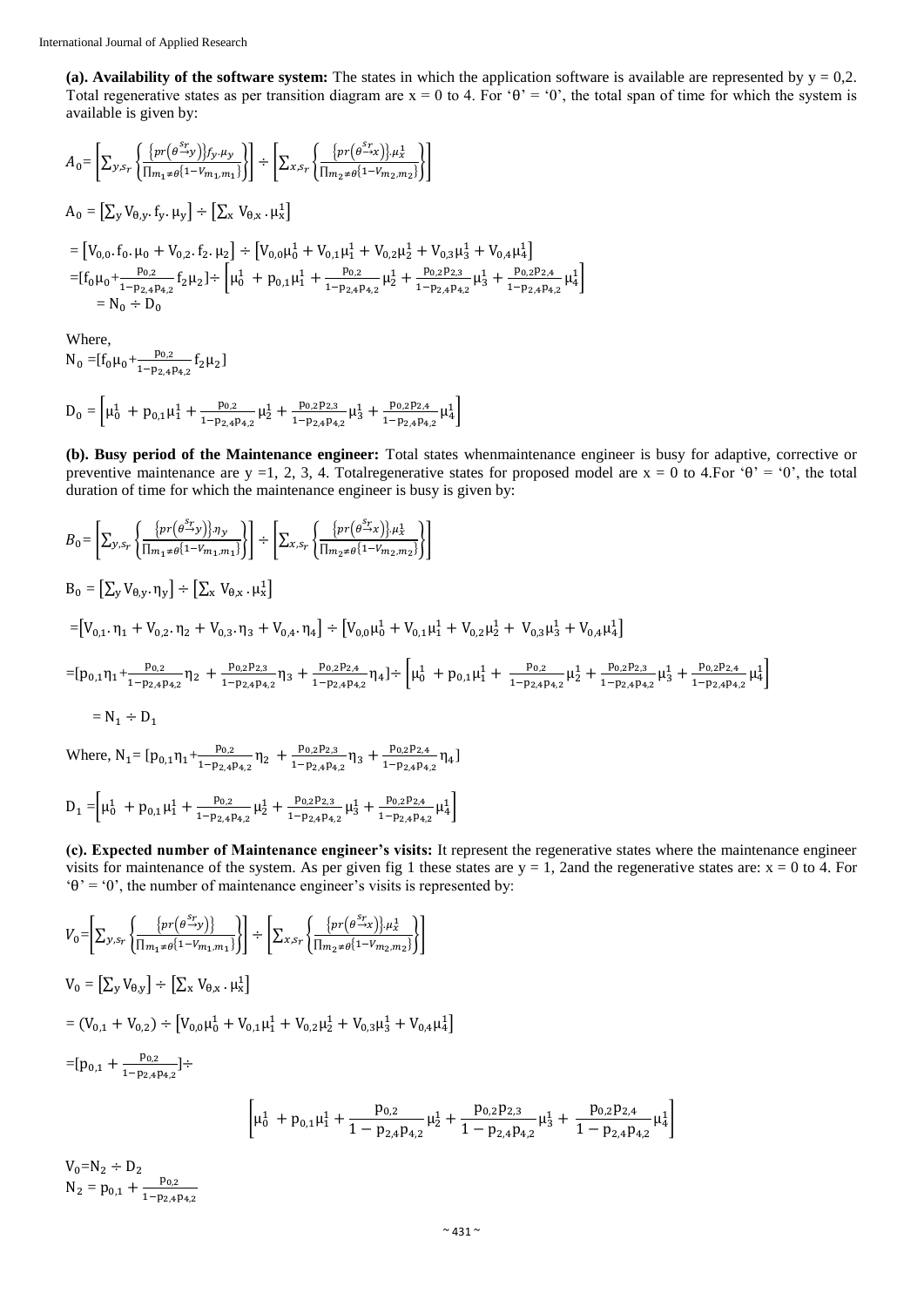$$
D_2=\left[\mu_0^1~+~p_{0,1}\mu_1^1+~\frac{p_{0,2}}{1-p_{2,4}p_{4,2}}\mu_2^1+~\frac{p_{0,2}p_{2,3}}{1-p_{2,4}p_{4,2}}\mu_3^1+~\frac{p_{0,2}p_{2,4}}{1-p_{2,4}p_{4,2}}\mu_4^1\right]
$$

**1.4 Special Case**

Considering the values:  $g(t)=\omega_1e^{-\omega_1t}$ ,h(t)= $\omega_2e^{-\omega_2t}$ 

Assuming  $\omega_1 = \omega_2 = \omega$  $p_{0,1}=\frac{\lambda}{\lambda}$  $\frac{\lambda}{\lambda+\lambda_1}$ ,  $p_{0,2} = \frac{\lambda_1}{\lambda+\lambda}$  $\frac{\lambda_1}{\lambda_1 \lambda_1}$ ,  $p_{1,0} = 1$ ,  $p_{2,0} = \frac{\omega}{w + \lambda_1}$  $\frac{\omega}{w + \lambda + \lambda_2}$  $p_{2,3} = \frac{\lambda_2}{\lambda_1 + \lambda_2}$  $\frac{\lambda_2}{\lambda+\lambda_2}$  -  $\frac{\lambda_2}{\lambda+\lambda}$  $\frac{\lambda_2}{\lambda + \lambda_2} * \frac{\omega}{\omega + \lambda}$ ω+λ+λ $_2$  $p_{2,4} = \frac{\lambda}{\lambda + 1}$  $\frac{\lambda}{\lambda+\lambda_2}$  -  $\frac{\lambda}{\lambda+\lambda}$  $\frac{\lambda}{\lambda+\lambda_2} * \frac{\omega}{\omega+\lambda}$  $\frac{\omega}{\omega + \lambda + \lambda_2}$ ,  $p_{3,0} = 1$ ,  $p_{4,2} = 1$  $\mu_0 = \frac{1}{\sqrt{1 - \frac{1}{2}}}$  $\frac{1}{\lambda + \lambda_1}, \mu_1 = \frac{1}{\omega}$  $\frac{1}{\omega}$ ,  $\mu_2 = \frac{1}{\omega + \lambda}$  $\frac{1}{\omega + \lambda + \lambda_2}, \mu_3 = \frac{1}{\omega}$  $\frac{1}{\omega}$ ,  $\mu_4 = \frac{1}{\omega}$ 

Following factors can be calculated by above values:

Availability  $(A_0) = [V_{0,0}. f_0. \mu_0 + V_{0,2}. f_2. \mu_2] \div [V_{0,0} \mu_0^1 + V_{0,1} \mu_1^1 + V_{0,2} \mu_2^1 + V_{0,3} \mu_3^1 + V_{0,4} \mu_4^1]$ Availability =  $[f_0 \mu_0 + \frac{p_{0,2}}{1-p_{0,2}}]$  $\frac{p_{0,2}}{1-p_{2,4}p_{4,2}}f_2\mu_2$  +  $\mu_0^1$  +  $p_{0,1}\mu_1^1$  +  $\frac{p_{0,2}}{1-p_{2,4}p_{4,2}}$  $\frac{p_{0,2}}{1-p_{2,4}p_{4,2}} \mu_2^1 + \frac{p_{0,2}p_{2,3}}{1-p_{2,4}p_4}$  $\frac{p_{0,2}p_{2,3}}{1-p_{2,4}p_{4,2}} \mu_3^1 + \frac{p_{0,2}p_{2,4}}{1-p_{2,4}p_{4,4}}$  $\frac{p_{0,2}p_{2,4}}{1-p_{2,4}p_{4,2}} \mu_4^1$ 

ω

# **1.5Analytical Discussion for Availability's Repair Rate**

Considering different values of the repair rates ( $\omega$ ) = 0.80, 0.85, 0.90, 0.95 and 1.0 the Availability of the software system was calculated. For different Failure Rates  $(\lambda_1)$  such as $\lambda_1 = 0.005, 0.006, 0.007, 0.008, 0.009$  and 0.01 the availability was calculated and shown in Table 4.

**Table 4:** Availability vs Failure and Repair Rate

| $\lambda_1$ | A <sub>0</sub><br>$(\omega = 0.80)$ | A <sub>0</sub><br>$(\omega = 0.85)$ | A <sub>0</sub><br>$(ω=0.90)$ | A <sub>0</sub><br>$(\omega = 0.95)$ | $A_0$<br>$(\omega=1)$ |
|-------------|-------------------------------------|-------------------------------------|------------------------------|-------------------------------------|-----------------------|
| 0.005       | 0.998740                            | 0.998815                            | 0.998881                     | 0.998940                            | 0.998994              |
| 0.006       | 0.998738                            | 0.998812                            | 0.998879                     | 0.998939                            | 0.998992              |
| 0.007       | 0.998735                            | 0.998810                            | 0.998877                     | 0.998937                            | 0.998991              |
| 0.008       | 0.998733                            | 0.998808                            | 0.998875                     | 0.998935                            | 0.998989              |
| 0.009       | 0.998731                            | 0.998806                            | 0.998874                     | 0.998934                            | 0.998988              |
| 0.01        | 0.998728                            | 0.998804                            | 0.998872                     | 0.998932                            | 0.998986              |



**Fig 2:** Availability vs Failure and Repair Rate

Availability (A<sub>0</sub>) was calculated for different Repair Rates ( $\omega$ ), Failure Rates ( $\lambda_1$ ) of

the module and given in Table 4 and can be represented with the graph as in Fig. 2.Itcan be concluded that as we increase the values of the Repair Rate (ω) the availability also increases. Further, it can be observed from the table that values of Availability (A0) shows the expected trend for different values of Failure Rates. Availability decreases with the increase in the values of Failure Rates  $(\lambda_1)$ .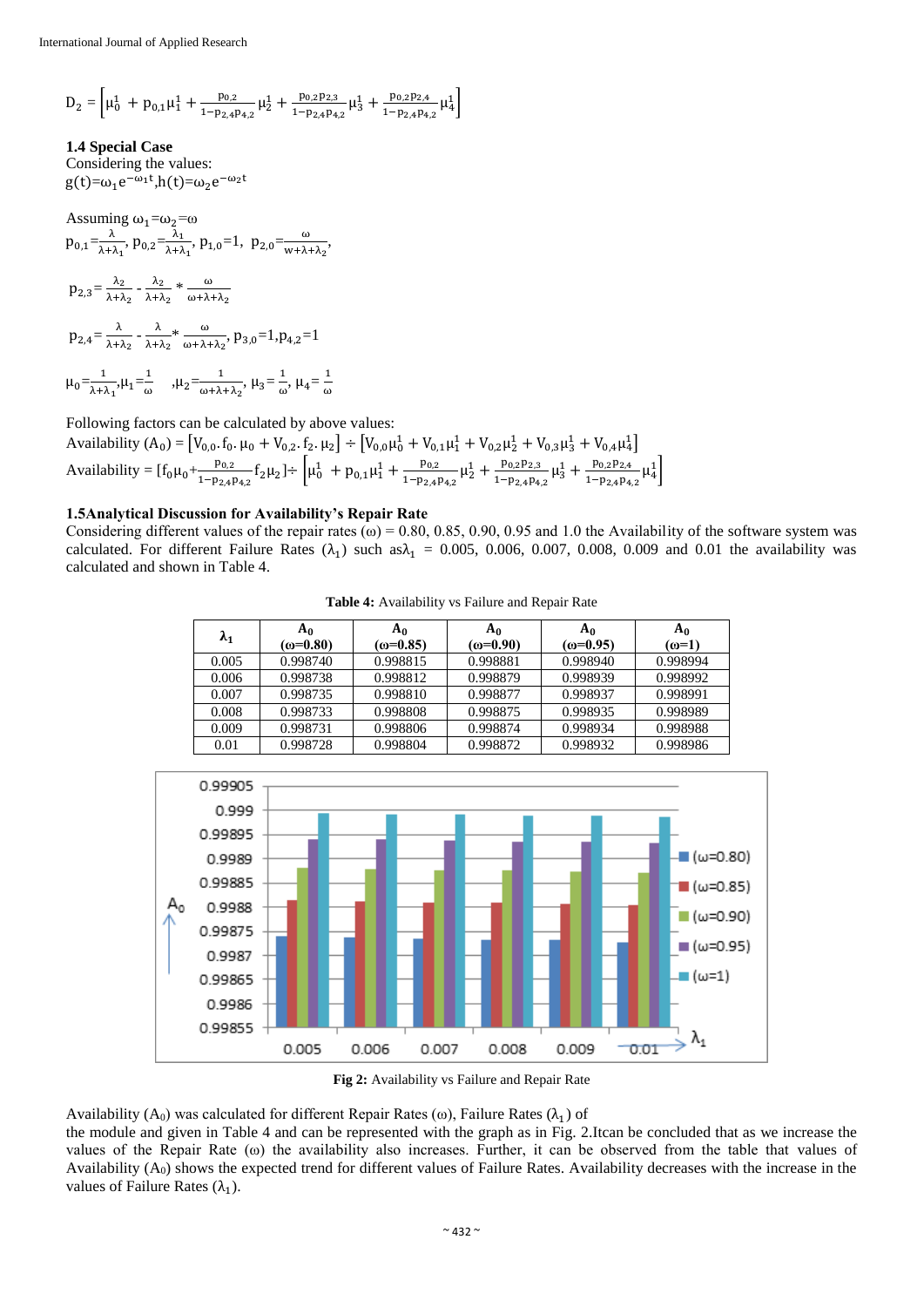# **1.6 Analytical Discussion for B0vs Repair Rate (ω)**

The busy period of repairman for the software is calculated for diverse values of the Failure Rates  $(\lambda_1)$  such as $\lambda_1 = 0.005$ , 0.006, 0.007, 0.008, 0.009 and 0.010 and for different repair rates ( $\omega$ ) such as $\omega$  = 0.80, 0.85, 0.90, 0.95 and 1.0.Table 5 represent the calculated data.

| $\lambda_1$ | $B_0$<br>$(\omega = 0.80)$ | $B_0$<br>$(\omega = 0.85)$ | $B_0$<br>$\omega = 0.90$ | $B_0$<br>$(\omega = 0.95)$ | $B_0$<br>$(\omega=1)$ |
|-------------|----------------------------|----------------------------|--------------------------|----------------------------|-----------------------|
| 0.005       | 0.0101239                  | 0.0090675                  | 0.0081815                | 0.0074312                  | 0.0067901             |
| 0.006       | 0.0116817                  | 0.0104515                  | 0.0094197                | 0.0085458                  | 0.0077992             |
| 0.007       | 0.0132297                  | 0.0118265                  | 0.0106493                | 0.0096523                  | 0.0088003             |
| 0.008       | 0.0147700                  | 0.0131943                  | 0.0118723                | 0.0107524                  | 0.0097955             |
| 0.009       | 0.0163037                  | 0.0145561                  | 0.0130898                | 0.0118476                  | 0.0107859             |
| 0.10        | 0.0178317                  | 0.0159128                  | 0.0143027                | 0.0129384                  | 0.0117724             |

**Table 5:** Busy Period of Maintenance Engineers Failure and Repair Rate

Table 5 and Fig 3 represent the behaviour of busy period of repairman vs failure rates and repair rates. It is observed from the table and graphs that by increasing the failure ratesBusy period of repairman  $(B<sub>0</sub>)$  increases. Taking the failure rate constant, for increased value of repair rate, busy period of repairman decreases.



**Fig 3:** Busy Period of Maintenance Engineers Failure and Repair Rate

#### **1.7 Analytical Discussion for Maintenance Engineer's Visits Repair Rate (ω)**

The expected number of engineer visits can be calculated for different failure rates. Considering  $\lambda = 0.001$  and  $\lambda_2 = 0.002$  the expected number of engineer visits are calculated. By taking  $\lambda_1 = 0.005, 0.006, 0.007, 0.008, 0.009$  and 0.010 different number of engineer visits are calculated and shown in table 6.

| $\lambda_1$ | V0<br>$(\omega = 0.80)$ | V <sub>0</sub><br>$(\omega = 0.85)$ | V0<br>$(\omega = 0.90)$ | Vo<br>$(\omega = 0.95)$ | V <sub>0</sub><br>$(\omega=1)$ |
|-------------|-------------------------|-------------------------------------|-------------------------|-------------------------|--------------------------------|
| 0.005       | .0084020                | .0084077                            | .0084128                | .0084173                | .0084214                       |
| 0.006       | .0098644                | .0098723                            | .0098793                | .0098856                | .0098912                       |
| 0.007       | .0113208                | .0113312                            | .0113404                | .0113487                | .0113562                       |
| 0.008       | .0127712                | .0127845                            | .0127963                | .0128068                | .0128163                       |
| 0.009       | .0142158                | .0142322                            | .0142468                | .0142599                | .0142717                       |
| .010        | .0156544                | .0156743                            | .0156920                | .0157079                | .0157223                       |

**Table 6:** Maintenance Engineer Visits vs Failure and Repair Rate



**Fig 4:** Repairman Visits vs Failure and Repair Rate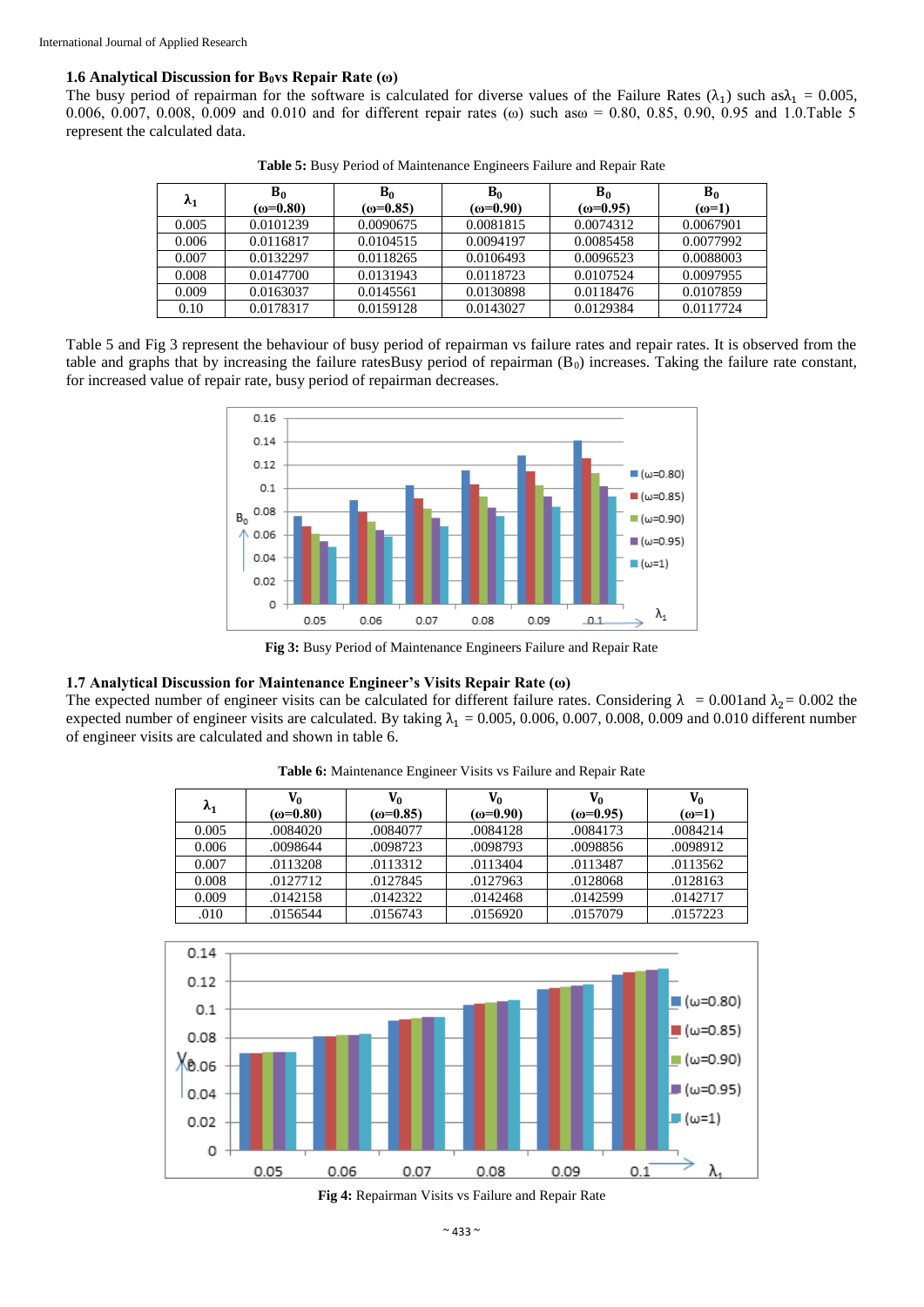From the table and graph, it can be observed that with the increase in repair rate the number of visits increases, and if failure rate increases it also leads to increase in the number of repairman visits.

# **1.8 Cost Calculation**

Maintenance cost is a major contributor to the software cost.Cost factor associated with downtime is more than 40 per cent of total cost provided to the owner of the software  $[24]$ . Many companies depend upon outsourcing for software maintenance  $[25]$ . This profit function can be used in software industry in contract maturity. The methods used for cost estimation are categorised into three types as expert judgment, algorithmic estimation and analogy based estimation [26]. The net profit can be calculated by the difference of revenue generated and cost involved in the number of maintenance engineer's visits and busy period of maintenance engineer.

 $P(t) = R A_0 - C_1 B_0 - C_2 V_0$ 

Where  $R$  = revenue per unit when software is available.

 $C_2$  = cost per visit of the maintenance engineer.

 $C_1$  = cost involved for busy time of maintenance engineer.

Considering the fixed values for R, C<sub>1</sub>and C<sub>2</sub> the net profit can be calculated from the software system. A<sub>0</sub> = Availability of software and  $V_0$ = Number of maintenance engineervisits  $B_0$ = busy period of maintenance engineer. **Special case:** Assuming the values for R = 1000, C<sub>1</sub>=20000, C<sub>2</sub>=50000 and $\lambda_2$ = 0.002,  $\lambda$ = 0.001;

| $\lambda_1$ | P(t)<br>$(\omega = 0.80)$ | P(t)<br>$(\omega = 0.85)$ | P(t)<br>$(\omega = 0.90)$ | P(t)<br>$(\omega = 0.95)$ | P(t)<br>$(\omega=1)$ |
|-------------|---------------------------|---------------------------|---------------------------|---------------------------|----------------------|
| 0.005       | 376                       | 397                       | 415                       | 429                       | 442                  |
| 0.006       | 271                       | 296                       | 317                       | 334                       | 348                  |
| 0.007       | 168                       | 196                       | 219                       | 238                       | 255                  |
| 0.008       | 65                        | 96                        | 122                       | 144                       | 162                  |
| 0.009       | $-38$                     | $-3$                      | 25                        | 49                        | 70                   |
| 0.010       | $-141$                    | $-103$                    | $-72$                     | $-45$                     | $-25$                |

**Table 7:** Profit Earned vs Failure and Repair Rate



**Fig 5:** Profit Earned vs Failure and Repair Rate

# **1.9 Conclusion**

From the Tables and graphs, we see that Availability of the application software for insurance is dependent on maintenance rate. As we increase the maintenance rate  $(\omega)$  the Availability also increases. After so many modifications when profit is decreasing and is shifting from positive to negative, management can decide to one- time upgrade or shift to customize ERP.The model software system can be extended for two or more application software and with perfective maintenance. Failure rate and Repair rate can be treated as variables. Results attained can be used for cost and benefit analysis. Any state can be taken as the Base-state to evaluate the various parameters. The study can also be extended for time-dependent cases.

## **2. References**

- 1. Khaleel Y, Abuhamdah A, Sara MA, Al-Tamimi B. Components and Analysis Method of Enterprise Resource Planning (ERP) Requirements in Small and Medium Enterprises (SMEs)," International Journal of Electrical and Computer Engineering (IJECE). 2016; 6:682-689.
- 2. Light B. Going beyond 'misfit'as a reason for ERP package customisation, Computers in Industry. 2005; 56:606-619.
- 3. Mackay WE. Triggers and barriers to customizing software," in Proceedings of the SIGCHI Conference on Human Factors in Computing Systems, 1991, 153-160.
- 4. Cao J, Wu Y. Reliability Analysis of A Two-unit Cold Standby System With Replaceable Repair facility, Microelectronics, Reliab. 1989; 29(2):145-150.
- 5. Chander S, Bansal R. Profit Analysis of Single-Unit Reliability Models with Repair at Different Failures Modes, Proc. Increase IIT Kharagpur, India, 2005, 577-587.